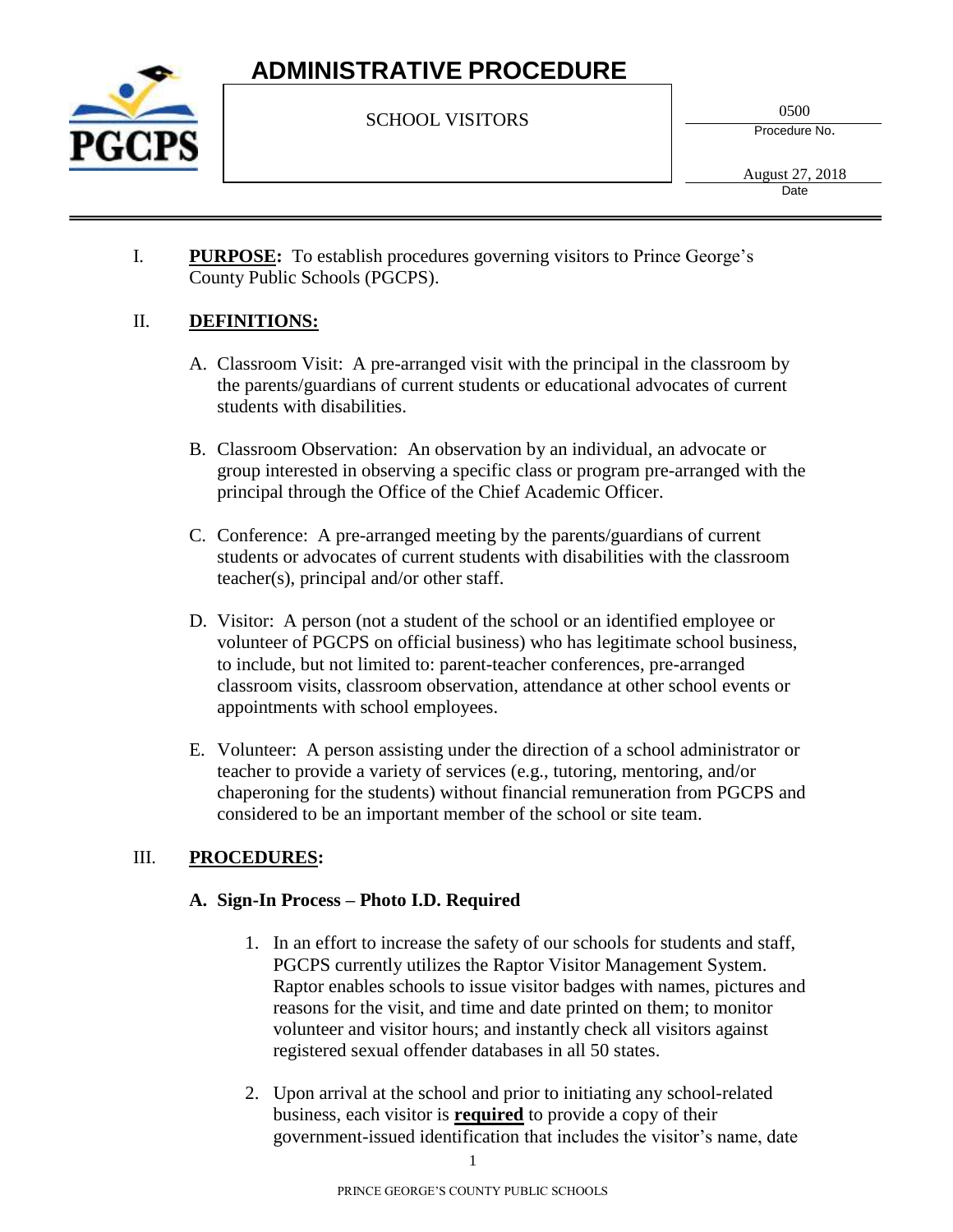

#### SCHOOL VISITORS

0500

Procedure No.

of birth and photo to the school office to be scanned into the Raptor system.

- 3. Visitors are required to wear the Raptor badge while at the school and to sign out at the conclusion of any designated school-related business.
	- a. PGCPS employees or substitutes who do not have an employee badge visible must have their identification scanned and wear the Raptor badge while at the school.
	- b. Any person who does not have a visible campus visitor badge or PGCPS identification should be immediately escorted to the main office.
- 4. All vendors, contractors, and other visitors not assigned to the particular school or facility will be scanned into the system each time they visit the school or facility.
- 5. On subsequent visits, staff may use the "**Find"** feature in Raptor to quickly locate who are already in the Raptor system. Staff should type in the First Name and/or Last Name and then click "Find", which pulls up the visitor's profile and signs them in.

### 6. **Exceptions:**

- a. **Law enforcement and other first responders**: If law enforcement and/or other first responders are responding to an emergency, they should bypass the sign-in process.
- b. **Large groups for assemblies, performances, etc.:**

If there is a large group of visitors entering the school building for honor roll assemblies, performances, etc. that are only located in one part of the building, visitors may be signed in using one of the following methods:

(1) School personnel may be located in the hallway to provide a sign-in sheet for all visitors as they enter the building and direct visitors to the location where the event is being held. Once the event is over, visitors will be directed out of the building.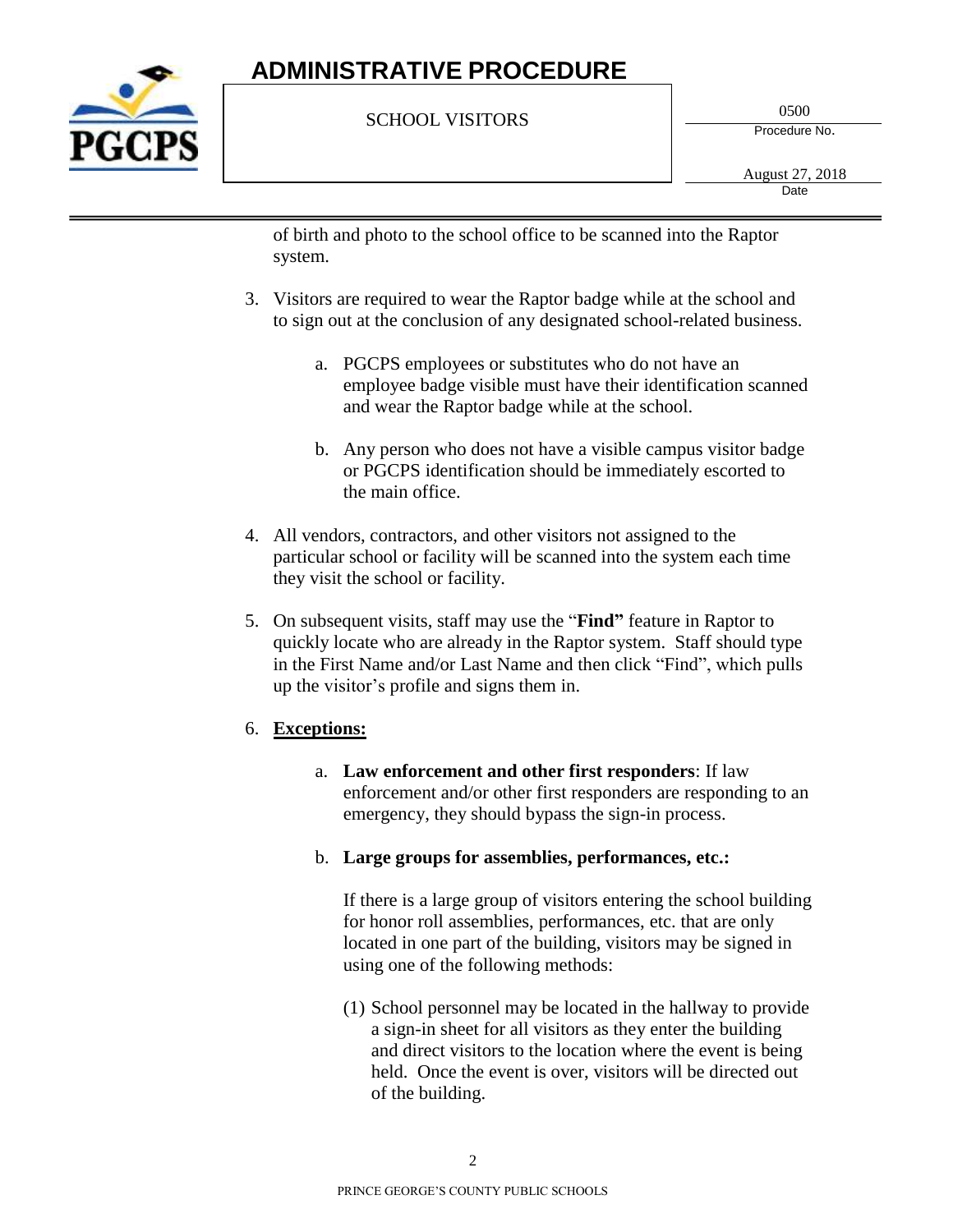

SCHOOL VISITORS

0500

Procedure No.

August 27, 2018 **Date** 

(2) School personnel may request visitors to pre-register for the planned event/activity and use the "Batch Detail" function to conduct a batch scan of visitors in advance. Staff can complete custom alert checks for those visitors who have been previously scanned in the Raptor system no more than 24 hours prior to the event, and then print their badges in advance of a school event. When the visitors arrive, school personnel may look at each visitor's ID and hand them their badge.

While running the batch, if one or more visitors are flagged with an offender or custom alert, the principal can view the alerts and decide if the person is a match. If they are a match, no badge is created and they will not be signed in at the time designated in the Batch Detail.

#### **B. Registered Sexual Offenders on School Property**

- **1.** During the Raptor sign in process, if a Possible Offender Alert displays and the match is confirmed, a silent alert is immediately sent via email and/or text message to the principal and other individuals identified to receive Sex Offender Alert Notifications. If the person who is designated to monitor the visitor sign in receives the Sex Offender Alert Notification, he/she must contact the principal or designee immediately.
- **2.** The principal may deny an offender's request for permission to enter the school if he or she determines that the circumstances of the registration warrant denial of permission to enter school.
- **3.** The principal of the school may grant written permission for an offender to enter that specific school under the following circumstances:
	- **a.** The offender is a student at, or seeks to enroll in the PGCPS school.
		- **(1)** Prior to granting such permission, the principal must conduct a meeting of an appropriate school team to understand all available facts associated with the student's registration and develop an educational plan for the student that addresses the conditions and unique circumstances of the registration.

The team shall include, but is not limited to: the principal, other appropriate staff, the student's parent or guardian, and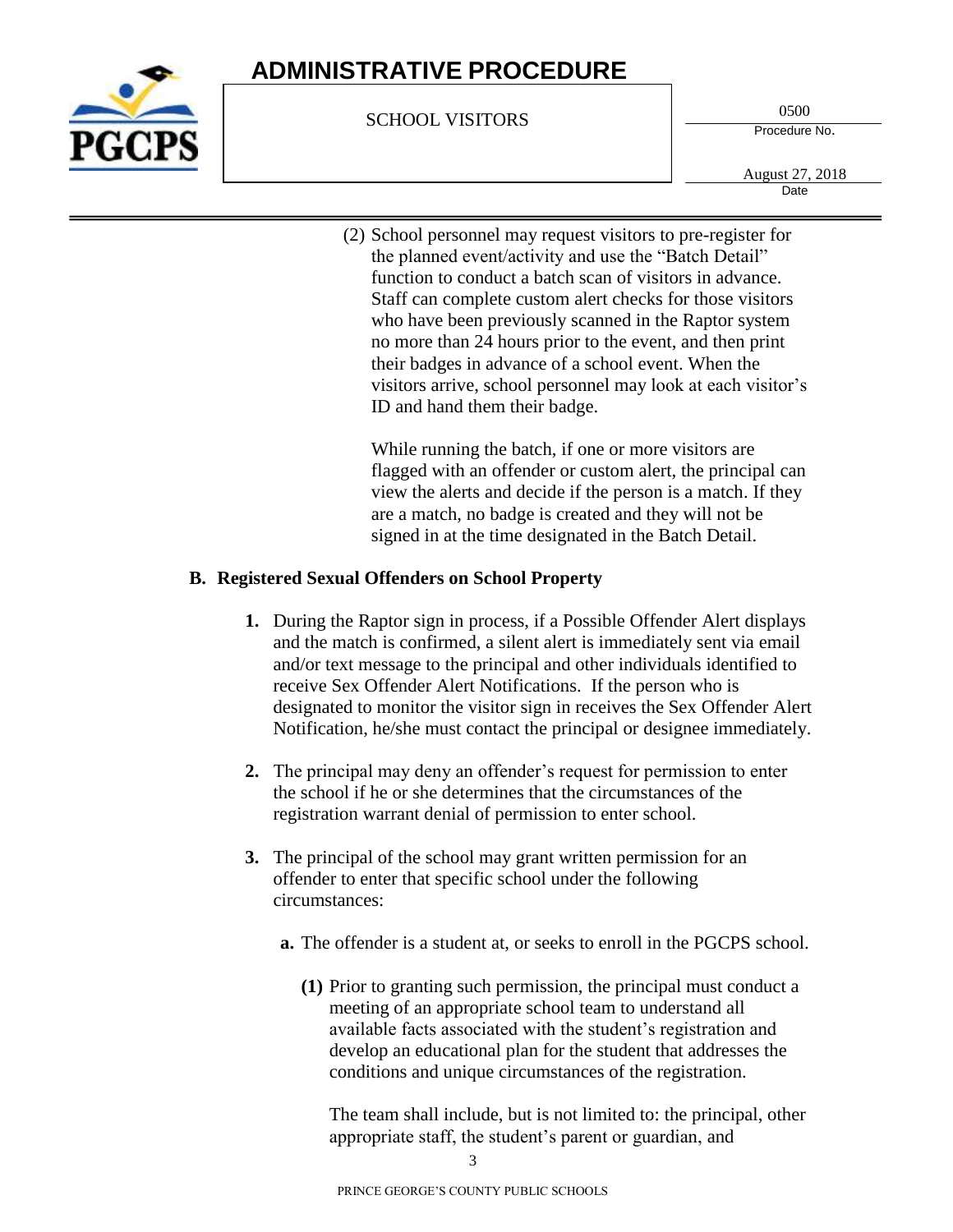

#### SCHOOL VISITORS

0500

Procedure No.

representatives from other offices or appropriate agencies as needed. All decisions regarding the student's plan shall be documented and maintained in the student's limited access folder (LAF).

- **(2)** The principal or designee will brief all of the student's teachers about the plan. All information maintained in the LAF and/or shared with the teachers shall be considered **confidential**.
- **(3)** If permission is granted by the principal, it must be in writing and identify any conditions that must be met by the student, including the following statements:
	- (a) Permission is granted for the current school year and subject to reevaluation as scheduled or as necessary.
	- (b) Permission is granted for the identified school only and additional permission must be sought from the principal of any other school that the student wants to visit (e.g., away football game, school dance, or school play).
- **b.** The offender is a student at another PGCPS school and seeks to enter the property of a PGCPS school where he or she is not enrolled, to attend a school activity or for another authorized purpose. Such permission, if granted by the receiving principal, must be in writing and include the following:
	- **(1)** The date and purpose for which permission has been granted.
	- **(2)** The location within the school, or on school grounds, where the visit is to take place.
	- **(3)** The name and contact information of the school staff member who the student must notify upon entering school property.
	- **(4)** The name of a person, acceptable to the sending principal, who will accompany the student if he or she is entering the school property for the purpose of attending a performance, athletic event or other such gathering that may include multiple students.
- **c.** The offender is parent/guardian of a PGCPS student and wants to participate in a school related activity at that school. If the principal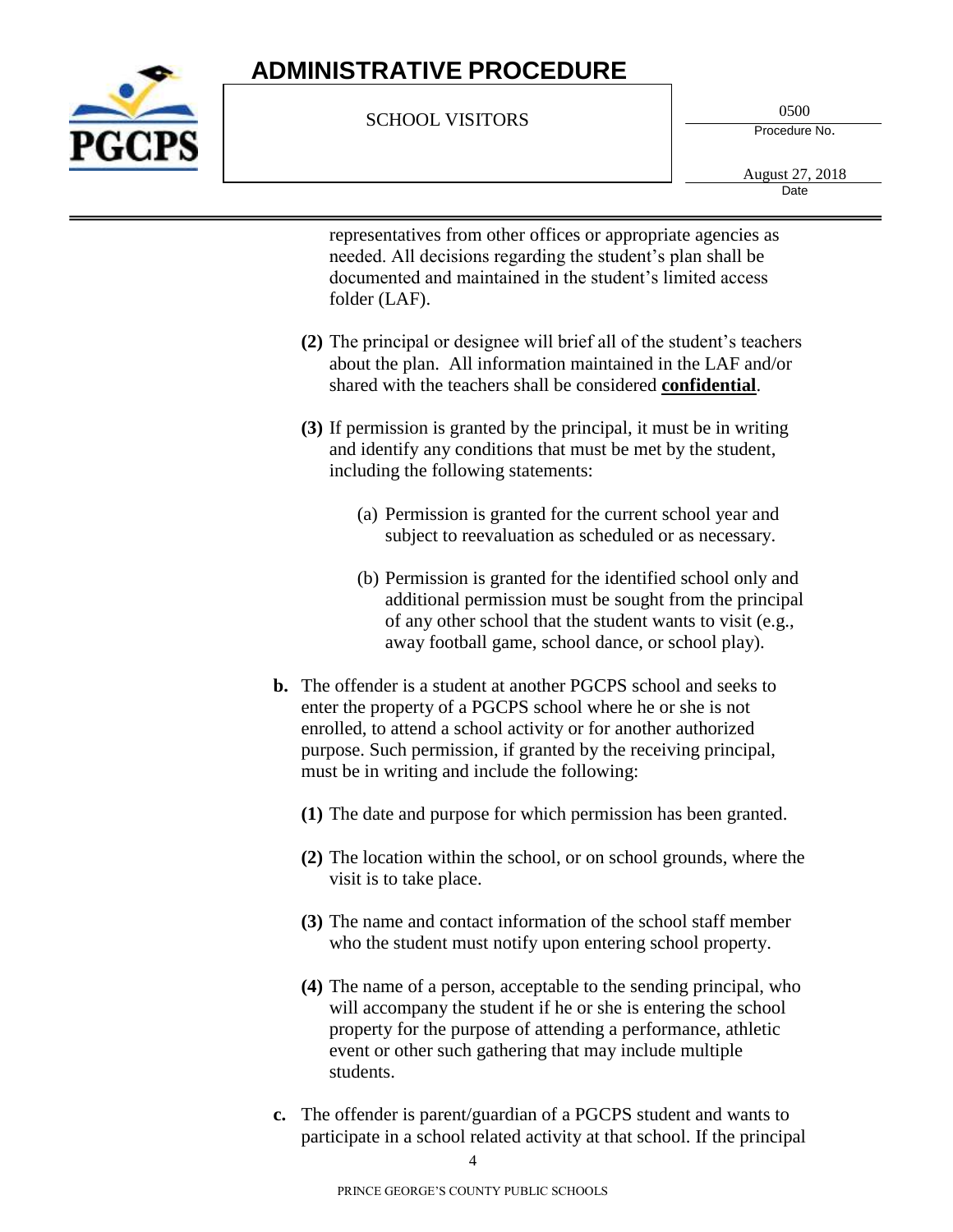

#### SCHOOL VISITORS

0500

Procedure No.

chooses to grant such permission, it must be in writing and include the following:

- **(1)** The date and purpose for which permission has been granted.
- **(2)** The location within the school, or on school grounds, where the visit is to take place.
- **(3)** The name and contact information of the school staff member who the parent must notify upon entering school property.
- **(4)** The name of a person, who will accompany the parent if he or she is entering the school property for the purpose of attending a performance, athletic event or other gathering that may include the presence of other students.
- **4.** The principal may obtain a template letter from the Office of General Counsel to use for the written notification to the sex offender registrant required under this section.

#### **C. School Principal Responsibilities:**

- 1. All PGCPS school sites must have at least one person designated to monitor the Raptor software, visitor sign-in location or log, and issue a visitor pass. This location will be in the main office or main entrance hallway.
- 2. Once a visitor's identification is scanned into Raptor, the system generates an electronic log and no sign-in sheet is required.
- 3. If the Raptor system is down and a visitor sign-in log is needed at other times, it must include a section for the visitor's full name, time the visitor signed in, where the visitor will be in the building, and the time the visitor signed out. **Permission to visit the school may be rescinded if the visitor does not comply with the stated purpose of visit or violates any policy or procedure.**

A copy of the school's daily sign-in log must be kept on file for three (3) years.

4. A standard school welcome sign must be placed on all exterior doors. The sign will instruct all visitors to: **NOTICE – ALL VISITORS**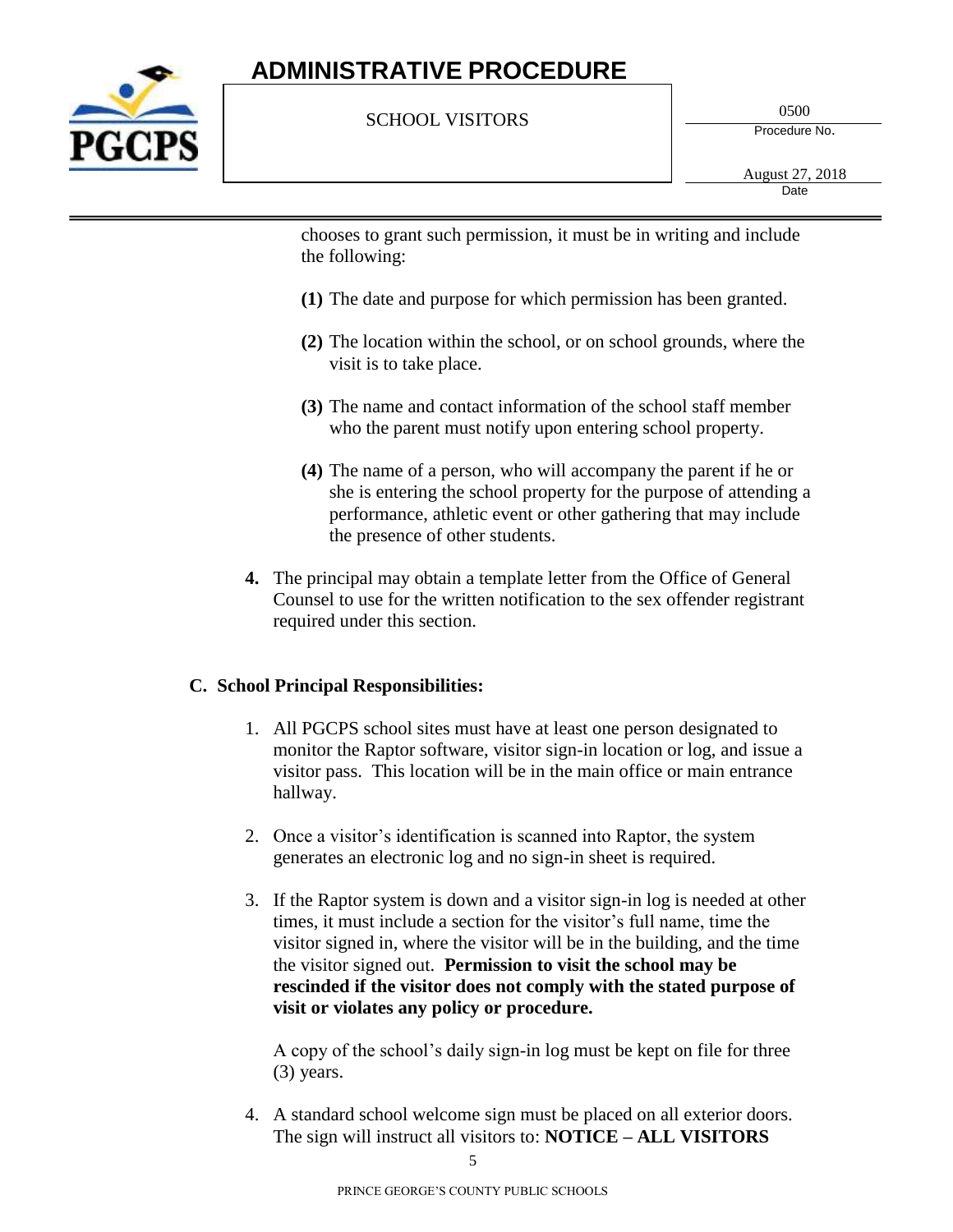

SCHOOL VISITORS

0500

Procedure No.

August 27, 2018 **Date** 

#### **MUST REPORT TO THE MAIN OFFICE AND PRESENT A GOVERNMENT ISSUED PHOTO ID.**

- 5. All exterior doors must be kept secure except the main entrance and designated building entrances where students access the facility from portable classrooms or from other outdoor activities, as appropriate.
- D. Visits are arranged as follows:
	- 1. Classroom Visits and Conferences
		- a. Classroom Visits and Conferences by Parents/Guardians of Current Students:
			- (1) The process to arrange a classroom visit or conference by parents/guardians of current students will be available from each school.
			- (2) Such visits are at the discretion of the principal, but will not be permitted during testing.
			- (3) Classroom visits and/or conferences by parents/guardians must be arranged at least 24 hours in advance.
			- (4) Parents may be permitted to observe or participate in the evaluation process for infants, toddlers or students enrolled in early childhood programs or settings with special education or related services.
			- (5) Classroom visits and conferences must be conducted in such a manner that the visits and/or conferences do not interfere with the classroom activities of any student in the class.
			- (6) The principal may limit repeated or lengthy visits that may disrupt the educational environment.
		- b. School Visits by Parents/Guardians of Prospective Students:
			- (1) All schools are expected to welcome the opportunity to share the strength of their educational programs with parents/guardians of prospective students.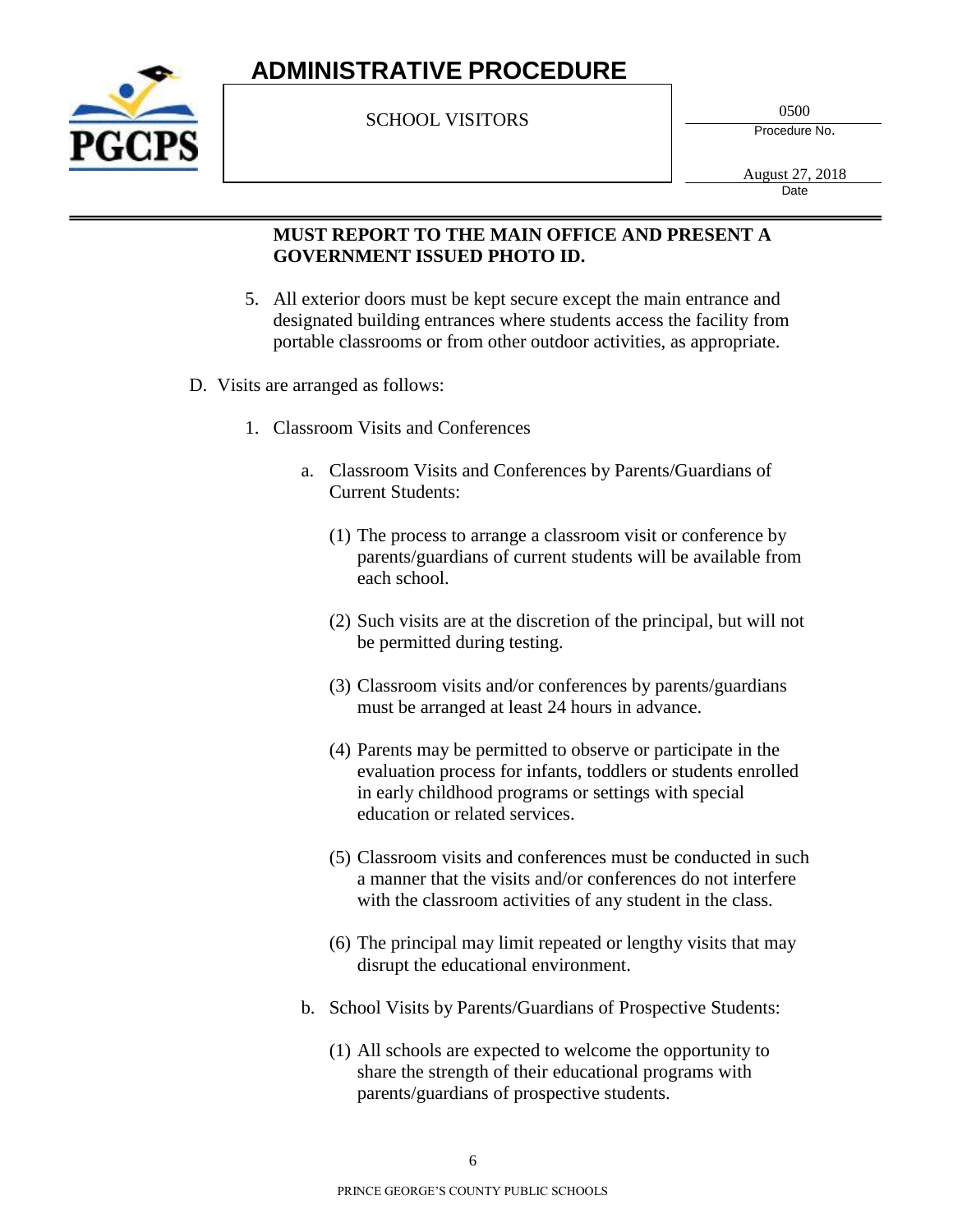

#### SCHOOL VISITORS

0500

Procedure No.

August 27, 2018 **Date** 

- (2) Each school will establish a process for school visits by parents/guardians of prospective students, which will include an opportunity at least once a month for parents/guardians of prospective students to visit the school and observe the educational program.
- (3) The process for parents/guardians of prospective students to arrange a school visit will be available from each school.
- c. School Visits by School-aged Children Who Are Not Enrolled in the School:
	- (1) Each local school may establish its own protocol regarding whether or not to allow school visits by school-aged children who are not enrolled in the school.
	- (2) The school-specific protocol will be established with consideration for the ages of the students and any possible disruption to the school day of the school's student population.
	- (3) Visits by school-aged children who are not enrolled in the school must be conducted in such a manner that the visit does not interfere with the classroom activities of any student in the school.
	- (4) In most cases, a visit by school-aged children who are not enrolled in the school, if permitted by the school, will not be permitted for more than one school day.
- d. Classroom Visits and Conferences by Educational Advocates of Current Students with Disabilities
	- (1) The process to arrange a classroom visit or conference by educational advocates of current students will be available from each school.
	- (2) Such visits are at the discretion of the principal, but will not be permitted during testing or educational and related service evaluations (e.g., speech and language assessments).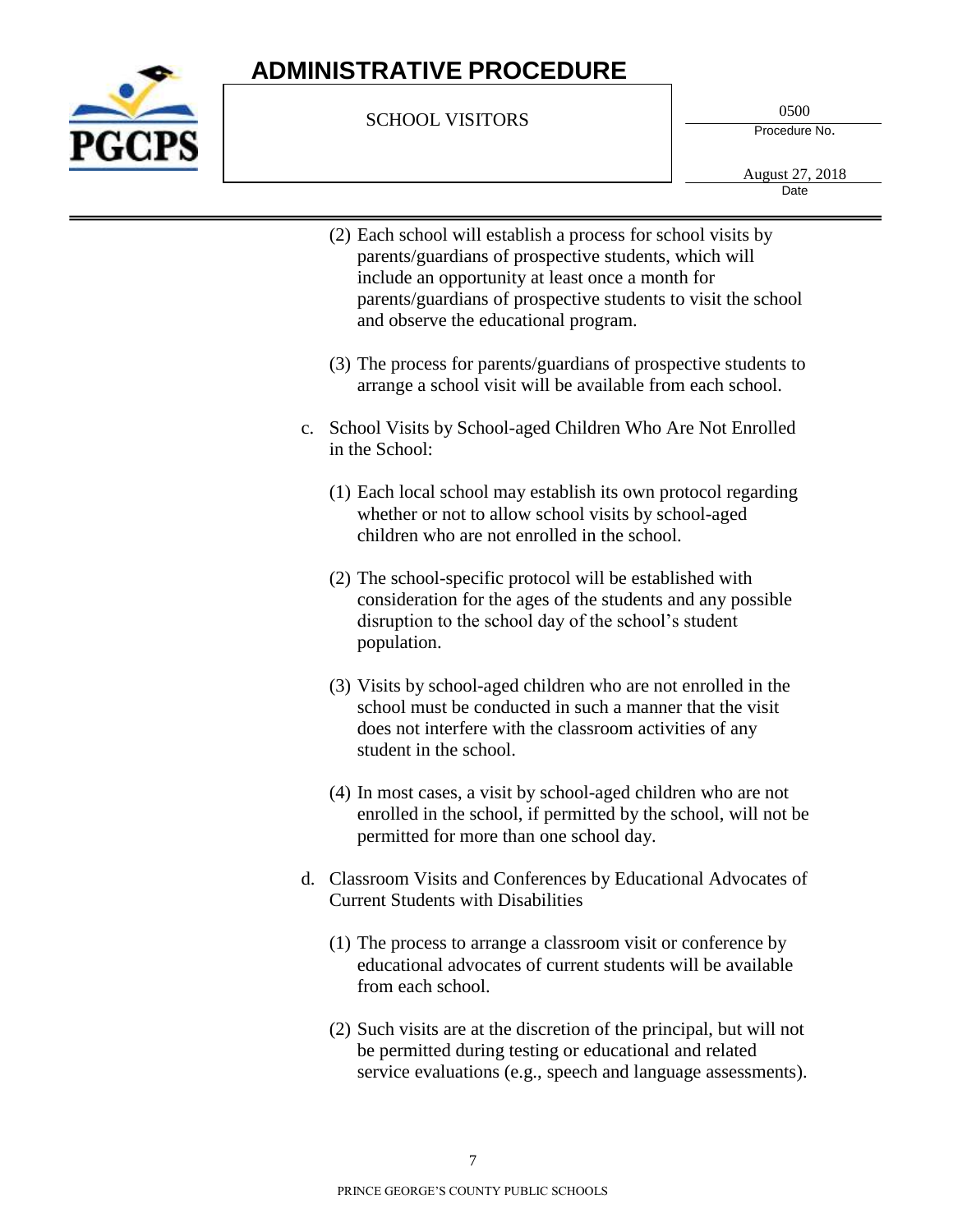

#### SCHOOL VISITORS

0500

Procedure No.

August 27, 2018 **Date** 

- (3) Classroom visits and/or conferences by educational advocates must be arranged at least 24 hours in advance.
- (4) Classrooms visits may not last longer than one hour per visit and only two visits per quarter will be allowed by an educational advocate.
- (5) Classroom visits and conferences must be conducted in such a manner that the visits and/or conferences do not interfere with the classroom activities of any student in the class.
- 2. Observations by Individuals or Groups

An individual or group interested in observing a specific class or program must contact the Office of the Chief Academic Officer to obtain approval. The Office of the Chief Academic Officer may arrange for the observation or request that:

- a. The individual make arrangements with the principal to observe the program; or
- b. A group observation be arranged by staff in the appropriate office.
- D. Subject to the exception below, requests by parents/guardians to have a tutor, counselor, psychologist, or attorney in their employ come to school to work with a student cannot be approved.

### **Exception:**

Community partnerships and agencies that provide mental health services to students through agreement with the PGCPS Department of Special Education and Student Services may have appropriate access to students at school for required services. These mental health professionals may include, but are not limited to: psychologists, counselors, social workers or behavior specialists.

### IV. **MONITORING AND COMPLIANCE**

In an effort to monitor the use of the Raptor Visitor Management System by schools, Raptor usage reports of visitors and volunteers will be reviewed by the Office of Monitoring, Accountability and Compliance on a monthly basis.